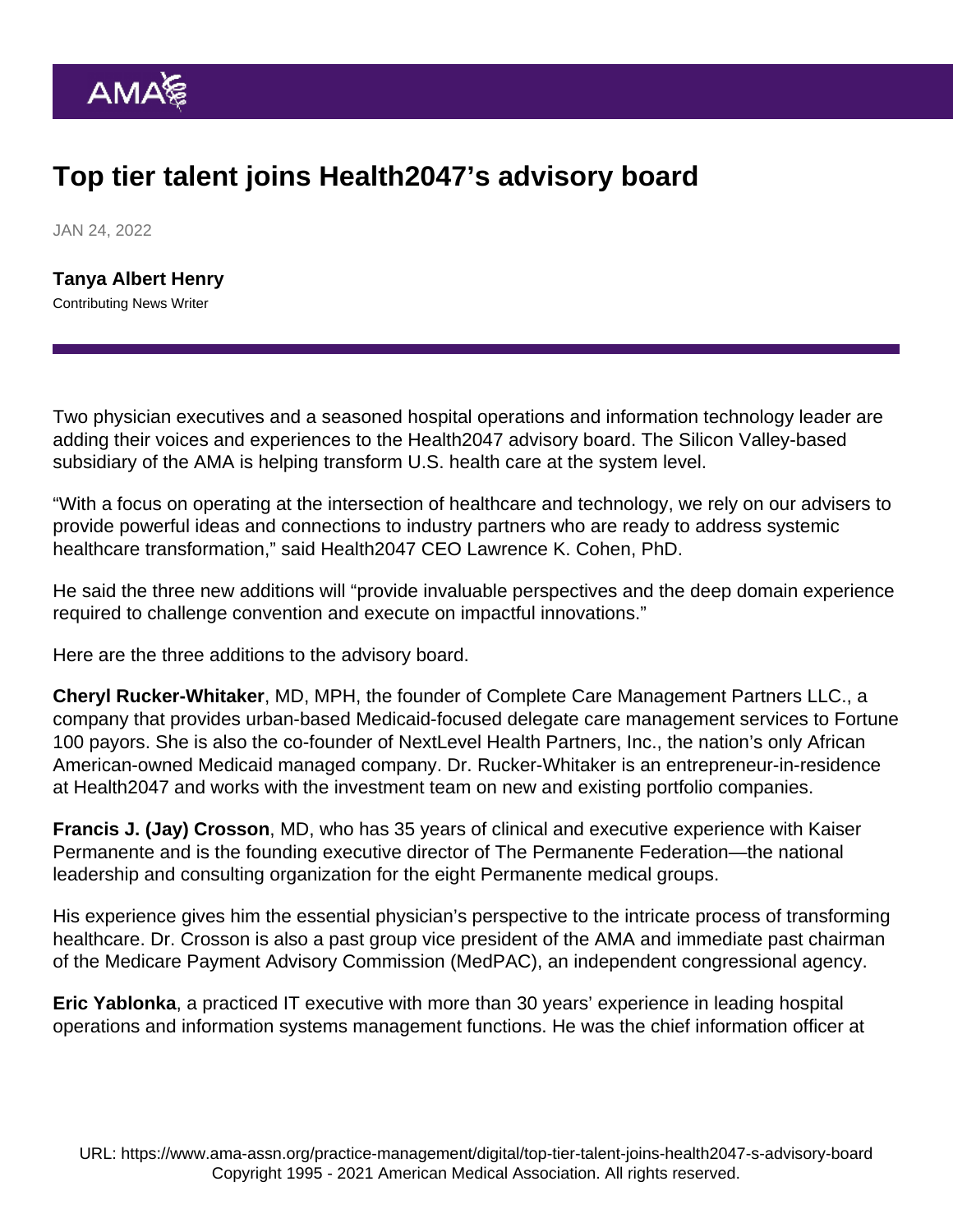Stanford Health Care and the Stanford School of Medicine, managing all information technology functions, information security, and biomedical engineering. Before that, Yablonka was the director of TeraMedica Inc.

Yablonka and Drs. Rucker-Whitaker and Crosson have experience that complements the 10 existing Health2047 advisory board members, Cohen said.

"With deep expertise and diverse backgrounds ranging from artificial intelligence to market adoption strategies, information technology, public health, and hospital operations, our executives and advisors are dedicated to creating companies that rethink how physicians and patients interact to create bestin-class healthcare system solutions," he said.

## New companies changing health care

Health2047's mission is to find, form and scale the companies needed to transform U.S. health care at the system level so that the U.S. leads in all major health care metrics by 2047.

By the end of 2021, Health2047 leaders had helped spin out [nine companies](https://health2047.com/portfolio/) that aim to provide system-level solutions in data, chronic care and radical productivity.

[Phenomix Sciences](https://www.phenomixsciences.com/) , which physician-scientist Andres Acosta, MD, PhD, and colleagues founded to change how society tackles obesity. Learn from Dr. Acosta about [how new blood testing could help](https://www.ama-assn.org/delivering-care/public-health/qa-how-new-blood-testing-could-help-doctors-better-treat-obesity) [doctors better treat obesity](https://www.ama-assn.org/delivering-care/public-health/qa-how-new-blood-testing-could-help-doctors-better-treat-obesity).

[Emergence Healthcare Group](https://www.emergencehcg.com/) offers physicians a ["turnkey practice" solution](https://www.ama-assn.org/practice-management/private-practices/hassle-free-private-practice-new-company-aims-turnkey) that allows them to focus on practicing medicine.

[SiteBridge Research](https://www.sitebridgeresearch.com/) aims to make clinical trials more accessible to community-based physician practices through a ["trial-in-a-box" platform](https://www.ama-assn.org/practice-management/digital/trial-box-help-more-practices-take-part-clinical-trials) that provides access to clinical research training, resources and support throughout the trial process.

[RecoverX](https://recoverx.com/) uses evidence-based medicine augmented intelligence (AI) technologies support and [enrich physicians' decision-making.](https://www.ama-assn.org/practice-management/digital/startup-s-evidence-based-ai-aims-enrich-physician-decision-making)

These four ventures joined five earlier Health2047 spinouts:

- Real-time data access innovator [Medcurio](https://www.medcurio.com/). Find out more about this [new way to get the most](https://www.ama-assn.org/practice-management/digital/new-way-get-most-your-health-care-data) [from your health care data](https://www.ama-assn.org/practice-management/digital/new-way-get-most-your-health-care-data).
- Tech-enabled managed care provider for chronically underserved populations [Zing Health.](https://www.myzinghealth.com/)
- Chronic disease prevention pioneer [First Mile Care](https://firstmilecare.com/). Learn more about how this [startup](https://www.ama-assn.org/delivering-care/diabetes/startup-brings-connectivity-convenience-diabetes-prevention) [brings connectivity, convenience to diabetes prevention](https://www.ama-assn.org/delivering-care/diabetes/startup-brings-connectivity-convenience-diabetes-prevention).